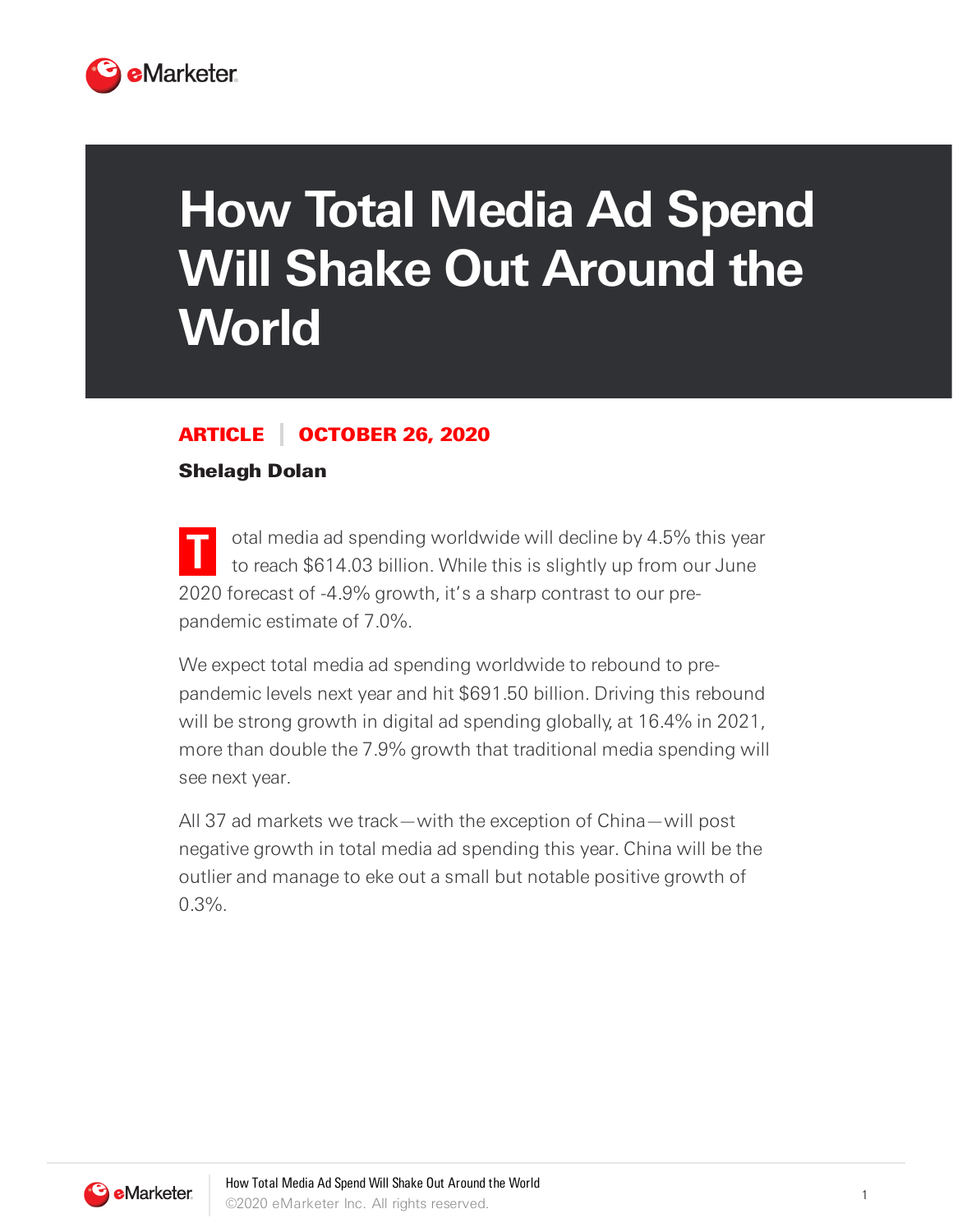

We've revised growth downward for 27 markets in 2020 because their performance in Q2 was worse than expected, and because the surge in COVID-19 cases in recent months has prompted some countries, like France, Spain, and the UK, to consider reinstituting lockdown orders.

## **Who Will Do Better than Expected?**

The most notable upward revision in our forecasts is for the US. We now expect total media ad spend in the US to decline by 4.1% this year, up from our June 2020 forecast of -6.8%. This upward revision is due in part to better-than-expected performance in Q2, when ecommerce advertising made up for the losses seen in travel-related search advertising. In terms of media ad spending growth, the US will rank eighth this year among the markets we cover, up from 24th place in our previous forecast. As for digital ad spending, the US will come in second with 7.5% growth, up from our previous forecast of 19th place with 1.7% growth.